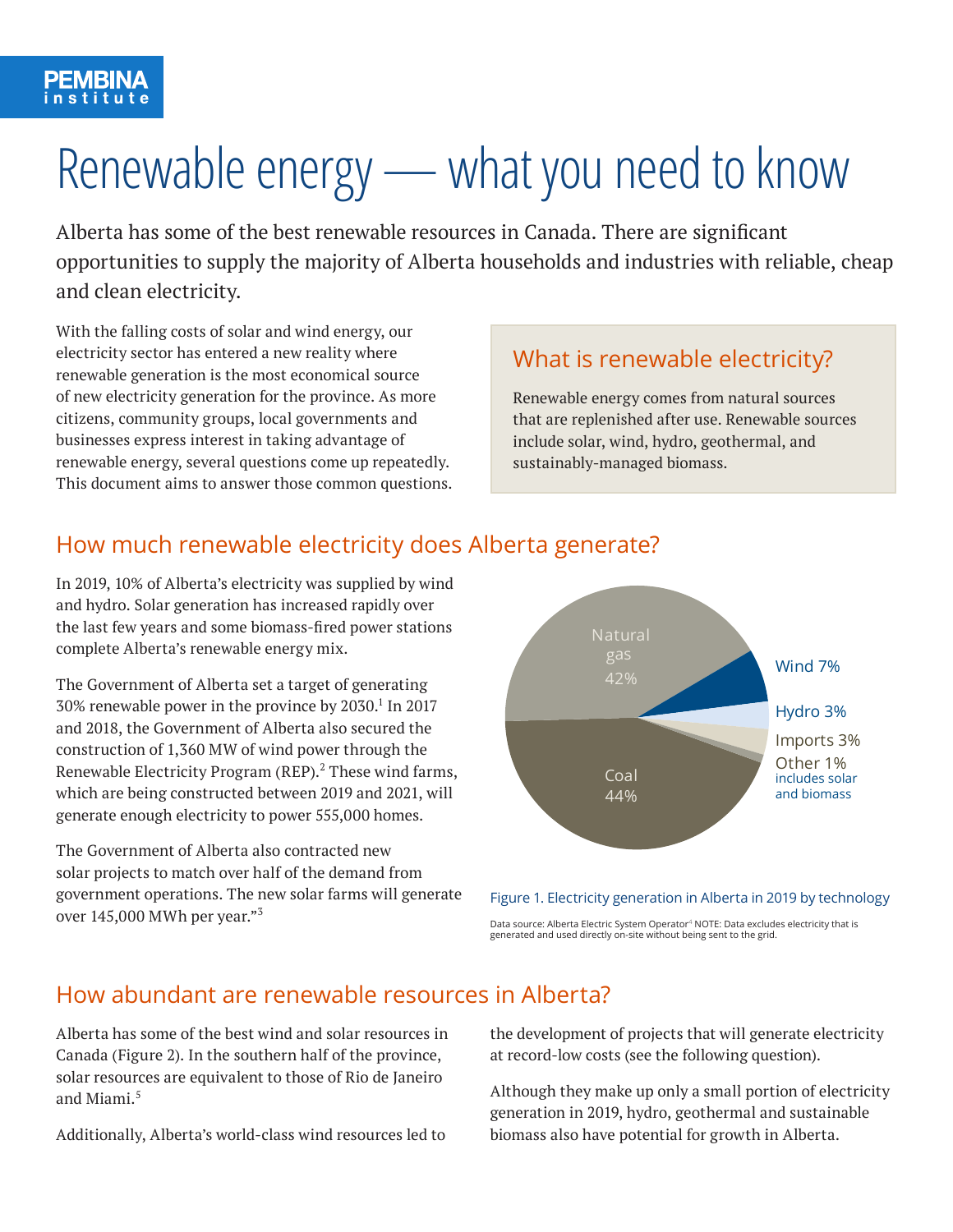

Figure 2. Map of renewable resources in Canada Source: Pembina Institute<sup>6</sup>

#### How do renewable electricity costs compare to other types of generation?

Renewables are currently among the cheapest options for electricity in Alberta, with costs expected to continue falling over the next two decades (Figure 3).

Recent project announcements put Alberta on the map for the most cost-competitive renewable energy electricity projects in the world. As seen in Figure 4, the wind and solar projects that won the competitive Renewable Energy Program (REP) rounds organized by the Government of Alberta came in at prices lower than fossil fuel generation. With the projected decrease in renewable energy costs globally, the potential of future projects to

keep electricity affordable is promising.

Moreover, electricity from natural gas generators is subject to carbon pricing, which will likely continue to increase over time, and to fluctuating gas commodity prices that are currently at all-time lows, but could increase in the future. The cost of the fuel is a significant driver of the overall costs of coal- and gas-generated electricity, whereas the "fuel" for solar and wind power is free. Renewable energy thus reduces some uncertainty in electricity costs.



Figure 4. Renewable energy contract prices in Alberta compared with fossil fuel-fired electricity costs Date sources: Government of Alberta, AESO, Lazard and Dolter<sup>8</sup>



2009 2012 2015 2018 2021 2024 2027 2030 2033 2036 2039

Levelized cost of electricity (\$/MWh)

Levelized cost of electricity (\$/MWh)

**Wind** 

 $\,0$ 

100

200

300

400

500

Solar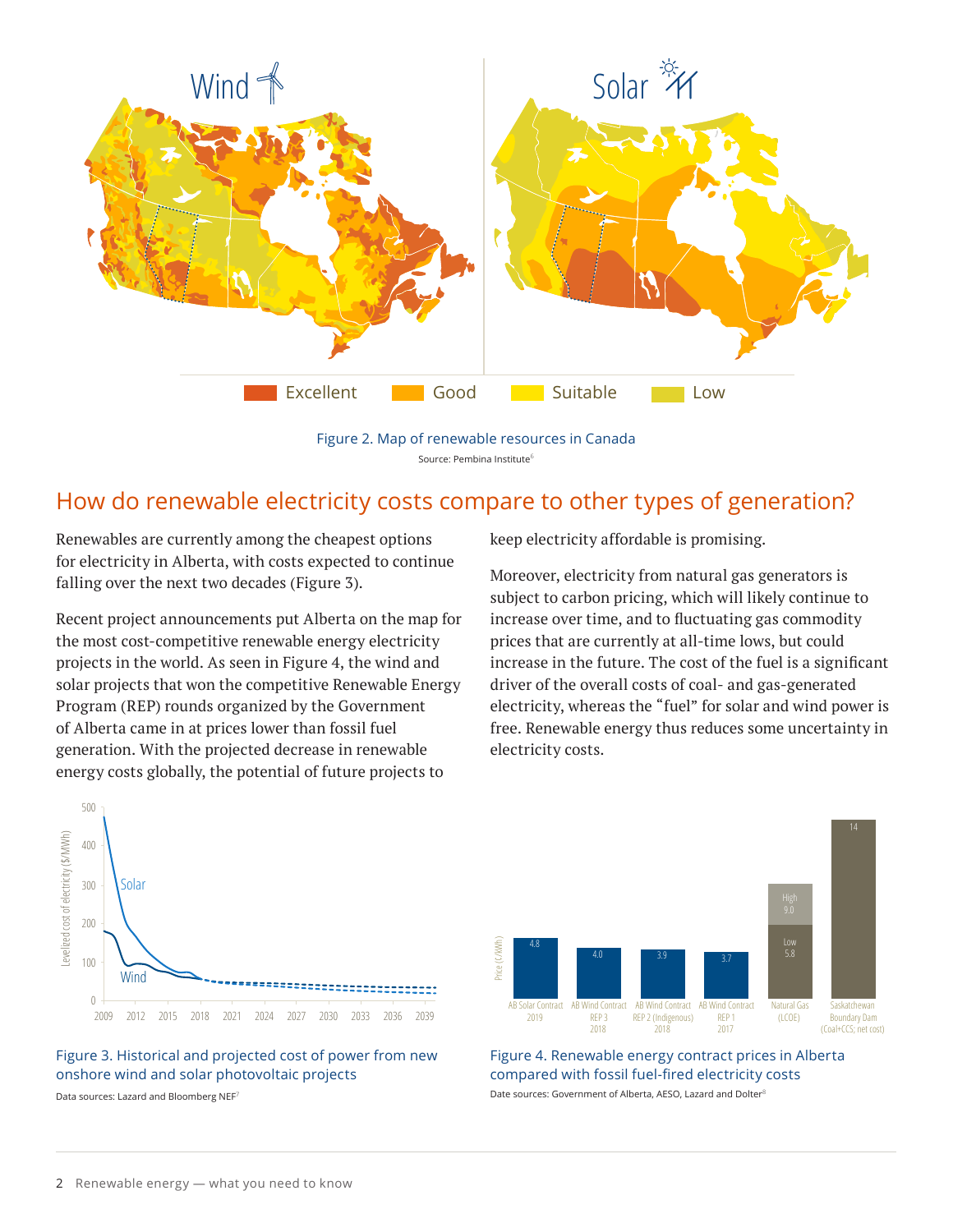# Is renewable energy new in Alberta?

One of the first commercial wind farms in Canada was installed in Alberta in 1993.<sup>9</sup> The province has had decades of experience dealing with the installation of renewable power plants, as well as managing the electricity grid with variable output coming from new wind farms.

Large-scale solar power is newer in Alberta but is undergoing rapid growth. The first large-scale solar farm that sells power on the wholesale electricity market was built in 2017; it generates over 20,000 MWh per year.10 Several more solar projects have secured funding

# Did you know?

100,000 MWh is enough to power 15,700 homes in Alberta for an entire year

and are scheduled to be built between 2020 and 2022, including what will become Canada's biggest solar farm.<sup>11</sup> In addition, as of February 2020, there were over 3,500 smaller solar installations in the province, including residential and commercial systems, delivering over 70,200 MWh.12

# What benefits come to communities hosting large-scale renewable projects?

Establishing wind projects requires extensive consultation, and project developers must negotiate agreements with local landowners. More investment in renewable energy means more activity for local businesses, as well as additional revenue for landowners through lease payments.

These projects also contribute tax revenue to municipalities and provide opportunities to build new infrastructure needed by both the project and the

# What does renewable energy mean for utility bills?

In Alberta's deregulated market, the system operator chooses electricity from the lowest-bidding power producers first, working its way up to more expensive bidders until demand is met. The most expensive generator chosen sets the hourly price at which all

community, such as roads, bridges and high-speed internet.<sup>13</sup> The resulting economic activity generates direct jobs locally for project construction and operations, as well as indirect jobs in support services.<sup>14</sup>

There is sometimes an opportunity for local ownership in the project as well. For example, the second round of Alberta's Renewable Electricity Program (REP) in 2018 also required bidders to propose projects with a minimum 25% Indigenous equity ownership.15

selected producers are paid. As renewable have no fuel costs, their producers bid at \$0/MWh, and are selected first. Therefore, adding more renewables has the effect of drawing down electricity prices (Figure 5).



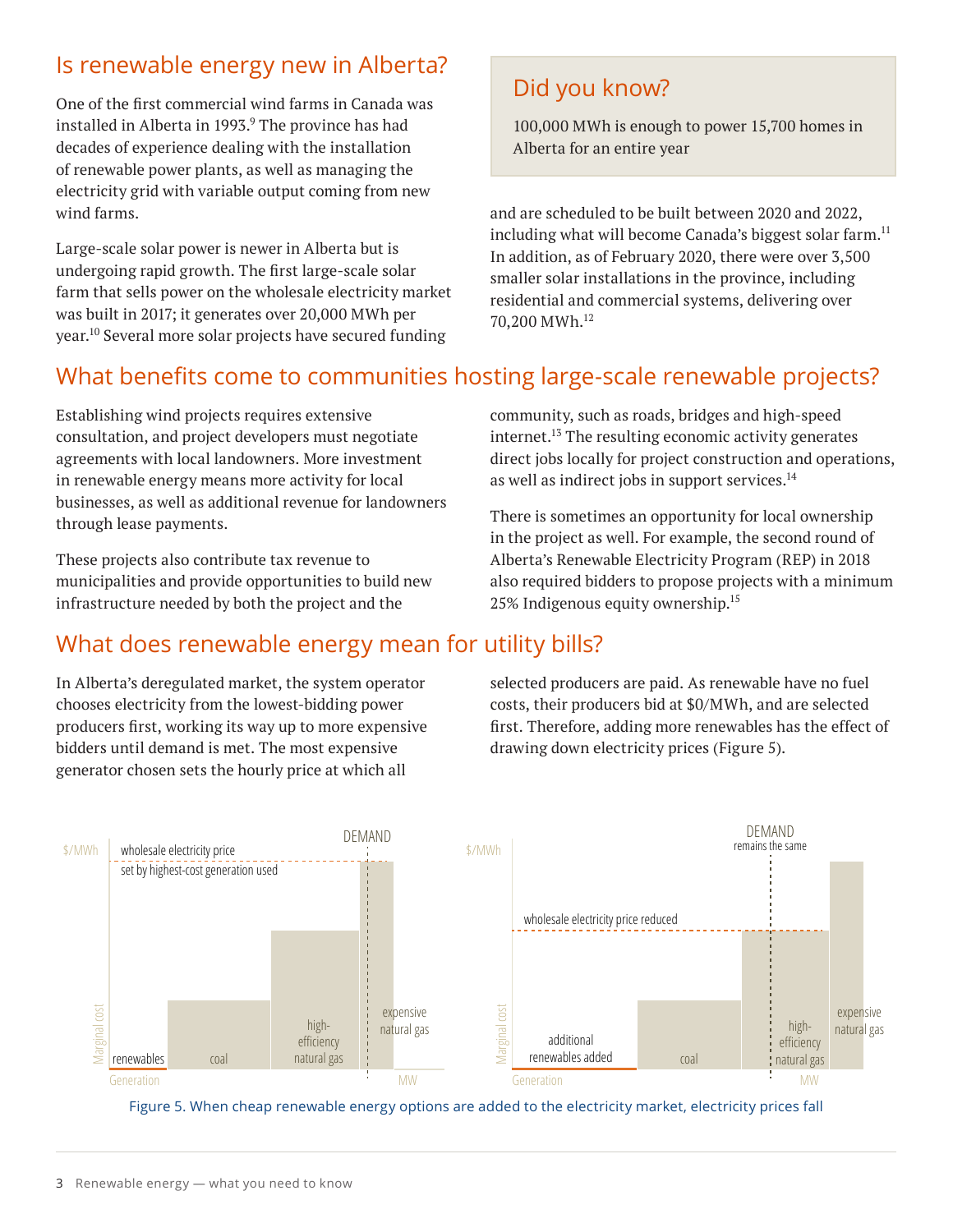# What kind of job impact do renewable energy projects have?

Renewable energy projects involve a variety of direct job opportunities, including mechanical, electrical, civil and design engineers; technicians; and construction workers.16 The wind farms near Medicine Hat, Pincher Creek, and Hanna, built as a result of the REP Round 1, created 740 jobs.

## Is renewable energy reliable?

Solar and wind are variable sources of electricity, with production depending on weather. Wind production can be forecasted with enough accuracy to plan around fluctuations, $18$  while solar production varies consistently with daytime and winter hours, making it easier to predict both from year to year.

Interestingly, however, the same phenomena that impair conventional power plants correlate with high levels of renewable generation. There are well-documented cases of wind power helping to prevent blackouts in the U.S. during the recent "polar vortex," when coal piles froze

Reaching the provincial target of 30% renewable electricity by 2030 would create 9,300 more jobs in 10 years.17 The REP Round 2 requirement for a minimum 25% Indigenous equity ownership could bring employment opportunities to Indigenous communities.

solid and demand for gas for home heating skyrocketed, disabling a dramatic numbers of coal and gas-fired power stations. 19

Furthermore, solar panels and wind turbines are proven to be very reliable. They require less maintenance and undergo fewer unplanned outages than coal and gas-fired power stations.20 Combined with other technologies such as energy storage and demand-side management, wind and solar can contribute to a clean portfolio that can provide a reliable supply of electricity to the grid at all times.

# How do renewables affect the reliability of the electricity system?

Critics of renewable energy question if it can match steady "baseload generation" that large-scale conventional power plants can provide. However, the need for baseload is increasingly becoming an outdated concept. As consumers adopt more technologies such as electric vehicles and smart heating that can draw electricity at traditionally off-peak times (such as at night), the grid needs to become more flexible to adapt to this new demand profile. Inflexible generation from large generators such as centralized coal plants can now be a liability, because power sources need to be able to respond quickly to changes in demand. Instead, a mix of different types of generation that can be brought online as needed can better meet demand at any given time.<sup>21</sup>

According to the Alberta Electric System Operator, the reliability of the electricity grid is not at risk as Alberta transitions to 30% renewable electricity by 2030 and phases out coal.<sup>22</sup> In fact a portfolio of clean energy solutions — comprising renewables, energy efficiency, storage, and demand-side management — can provide the same or more reliability characteristics than fossil fuel generation (Figure 6).  $^{23}$  For example, solar provides power at times when demand is the highest (during the day in

the summer); battery storage can respond in less than a second to sudden changes in demand; energy efficiency and demand flexibility can reduce peak demand. Moreover, reliability comes at a lower cost with a clean energy portfolio than with natural gas technologies.



Figure 6. Cost of steady and peak electricity generation by natural gas plants and by a clean energy portfolio Source: Pembina Institute<sup>24</sup>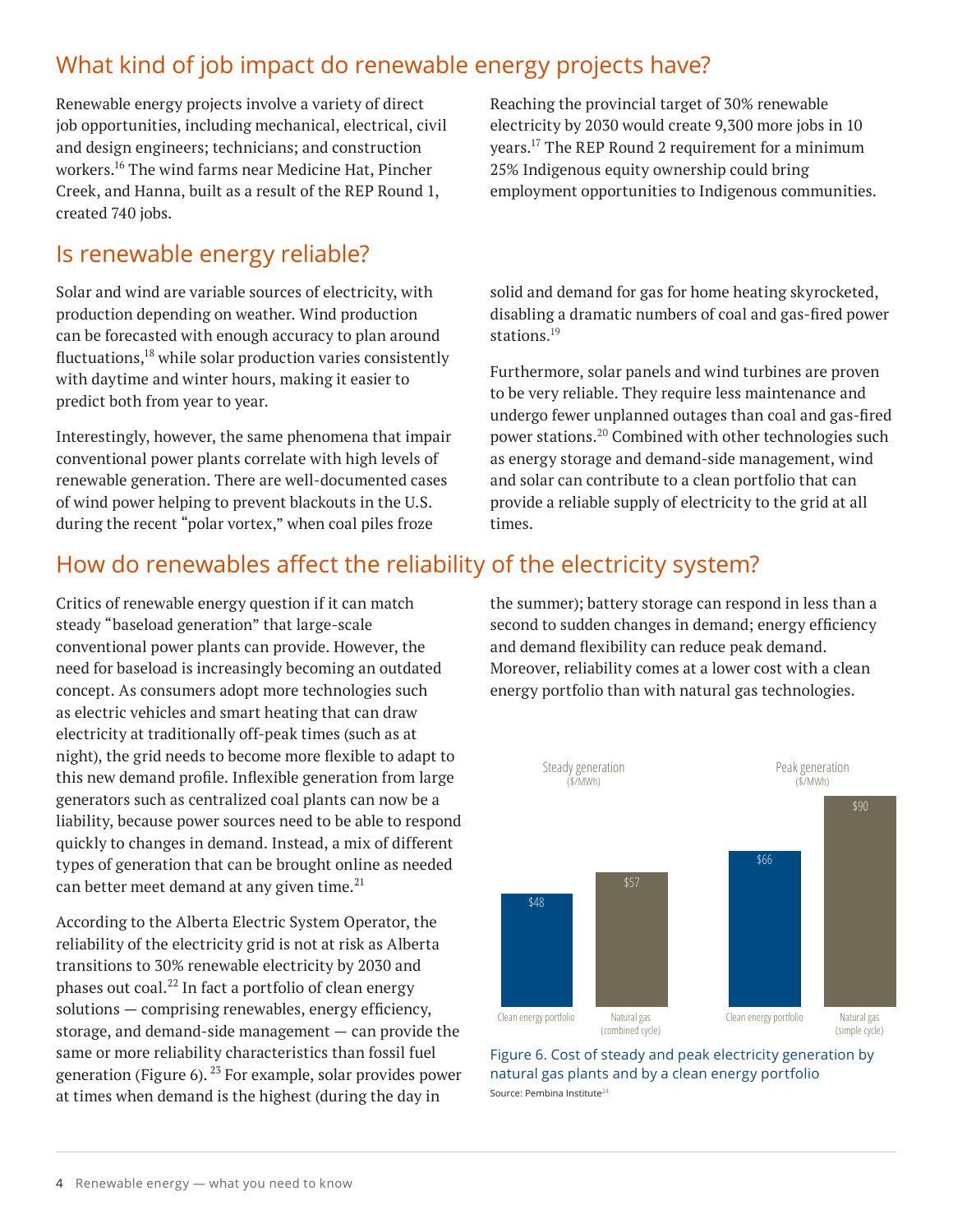# Does renewable energy require more transmission lines?

The Alberta Electric System Operator (AESO) — the manager and operator of the provincial power grid plans for upgrades of the transmission line network to meet the projected demand for electricity and to ensure electricity is delivered from where it is produced to where it is consumed. As with all new electricity generation, total costs may increase if new projects require new transmission infrastructure, and the pace of growth of renewables can be restricted by the planning of transmission upgrades. However, it is

expected that hundreds of megawatts of new renewables can be developed using the significant transmission infrastructure already in place, while AESO has also planned several transmission upgrades over the coming years that will allow competitive renewable power generated in the south and central regions to supply electricity to consumers across the province.<sup>25</sup> In addition, construction of transmission lines between provinces could enable even higher levels of renewable energy development.

# How do renewable energy projects reduce carbon pollution?

Wind and solar facilities have one of the lowest life-cycle environmental footprints of any electricity-generating technology (Figure 7). Life-cycle emissions take into account all the emissions caused by the building, operation, and decommissioning of the generator, including the footprint associated with the extraction of its materials.

Reaching its legislated 30% renewable energy target by 2030 will result in a reduction of 7 Mt  $CO<sub>2</sub>e$  in Alberta; electricity emissions in the province in 2015 were 46 Mt  $CO<sub>2</sub>e<sup>26</sup>$ 

# What is happening to coal generating stations?

In addition to causing negative health impacts from air pollution — responsible for 92 premature mortalities and \$461 million of health costs per year in Alberta at 2015 coal-generation levels<sup>27</sup>  $-$  coal-fired generating stations are becoming increasingly uneconomic. A substantial fraction (42%) of coal plants in the world are currently running at a deficit.<sup>28</sup>

In 2012, the federal government legislatively limited the lifespan of existing coal plants to 50 years. In 2016, Alberta implemented a provincial coal phase-out by 2030, accelerating the retirement of six of 18 power stations.



To accelerate health, economic and climate benefits nationally, in 2018 the federal government implemented a national coal phase-out regulation retiring all remaining coal-fired power stations that are not equipped with effective carbon capture technology by the end of  $2029$ <sup>29</sup> As is the case in most parts of the world, coal-fired plants in Alberta are being replaced by cheaper renewables as well as natural gas. Several coal plant operators in Alberta have committed to shut down or convert their plants to natural gas several years earlier than the regulated schedule $30$ 

# What type of support is needed to enable renewable energy growth?

Renewable energy costs are already competitive with or lower than coal or natural gas plants (Figure 4). To attract investors and financing, however, the renewable industry needs policy certainty. Governments can create such certainty through means like competitive bids for long-term contracts, firm commitments to a renewable

energy target, rebates for solar installations and loan guarantees. Another key mechanism is a regulatory framework and market that allows renewables, energy efficiency and storage to monetize the services they provide for the grid (such as frequency regulation, voltage control, reducing peak load or avoiding infrastructure costs).